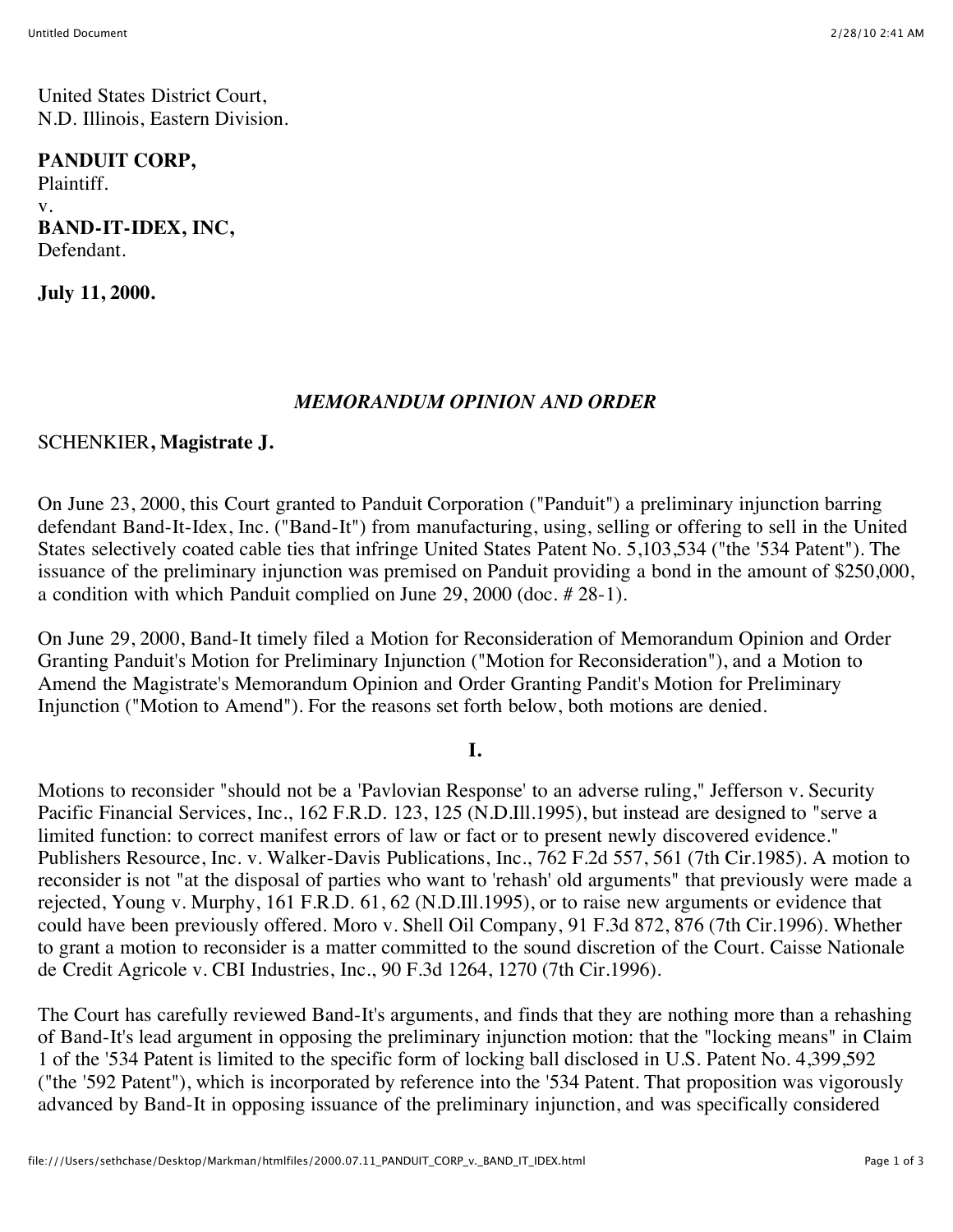and rejected by the Court ( *see* 6/23/00 Mem. Op. and Order at 24-27).

Band-It's reconsideration motion advances two points not previously presented in Band-It's extensive arguments opposing summary judgment: one based on a reference to the prosecution history of the '534 Patent that was not previously cited, and the other based on Fonar Corp. v. General Electric Co., 107 F.3d 1543, 1551 (Fed.Cir.1997), a decision that was not previously cited. Band-It offers no explanation for its failure to cite this evidence and authority during the pendency of the preliminary injunction motion, although this evidence and authority plainly was available to Band-It. As the Seventh Circuit has made clear, a motion to reconsider "is not appropriately used to advance arguments or evidence that could have previously been offered but was not." Moro, 91 F.3d at 876; *see also* LB Credit Corp. v. Resolution Trust Corp., 49 F.3d 1263, 1267 (7th Cir.1995). Thus, under well-settled law, this newly presented (but not newly discovered) evidence and authority may be disregarded.

But, in any event, the newly-cited evidence in authority is no more persuasive than the materials Band-It previously cited. The prosecution history cited by Band-It discloses that the reference to the locking ball mechanism in the '592 Patent was designed to overcome the Examiner's objection to the lack of illustration of a structure for the locking mechanism in Claim 1 of the '534 Patent ( *see also* 6/23/00 Mem. Op. and Order at 38 n. 11). The prosecution history also indicates that Panduit cited the '592 Patent as illustrating "a" locking ball mechanism, rather than the exclusive locking ball mechanism-a point further underscored in the prosecution history and in the specification of the '534 Patent itself, both of which refer to the locking ball mechanism in the '592 Patent as the *preferred*-and not *exclusive*-embodiment of the locking ball structure. Thus, the prosecution history cited by Band-It provides no basis for the Court to change its earlier ruling.

Likewise, the *Fonar* decision fails to advance Band-It's argument. In *Fonar,* the patent in suit concerned a technique for using magnetic resinous imaging to obtain certain scans of a patient's body. Claim 12 of that patent involved apparatus for a means to accomplish that function by use of a generic gradient waive form. The federal circuit found that in that means plus function claim, the structure was limited to the generic gradient waive form disclosed, and that the patent could not be expanded by a general reference in the specification to other unidentified waive forms. Fonar, 107 F.3d at 1551-52. That analysis, however, is inapposite to the present case. There is no dispute here that the '534 Patent identifies a structure for the locking means: a locking ball. The dispute is whether the locking ball must contain all of the precise characteristics of the locking ball set forth in the '592 Patent, which the Court has found is not the case. *Fonar* does not speak to this issue, and does not provide a reason for this Court to question its earlier ruling.

### **II.**

Band-It's alternate motion to amend raises two issues, neither of which requires amendment or alteration of the Court's prior opinion.

*First,* Band-It argues that the testimony of Mr. Hans Hinnen, that Band-It's accused device "falls within the scope of Claim 1" of the '534 Patent should not be deemed an admission by Band-It, because the testimony allegedly exceeded the scope of Mr. Hinnen's designation as a Band-It corporate witness pursuant to Fed.R.Civ.P. 30(b)(6). Band-It also argues that, in any event, Mr. Hinnen's subsequent affidavit recanted any admission he may have made.

Those arguments, again, are a rehash of arguments that Band-It previously made and that this Court previously rejected. And we reject them again at this time. Band-It designated Mr. Hinnen as Band-It's